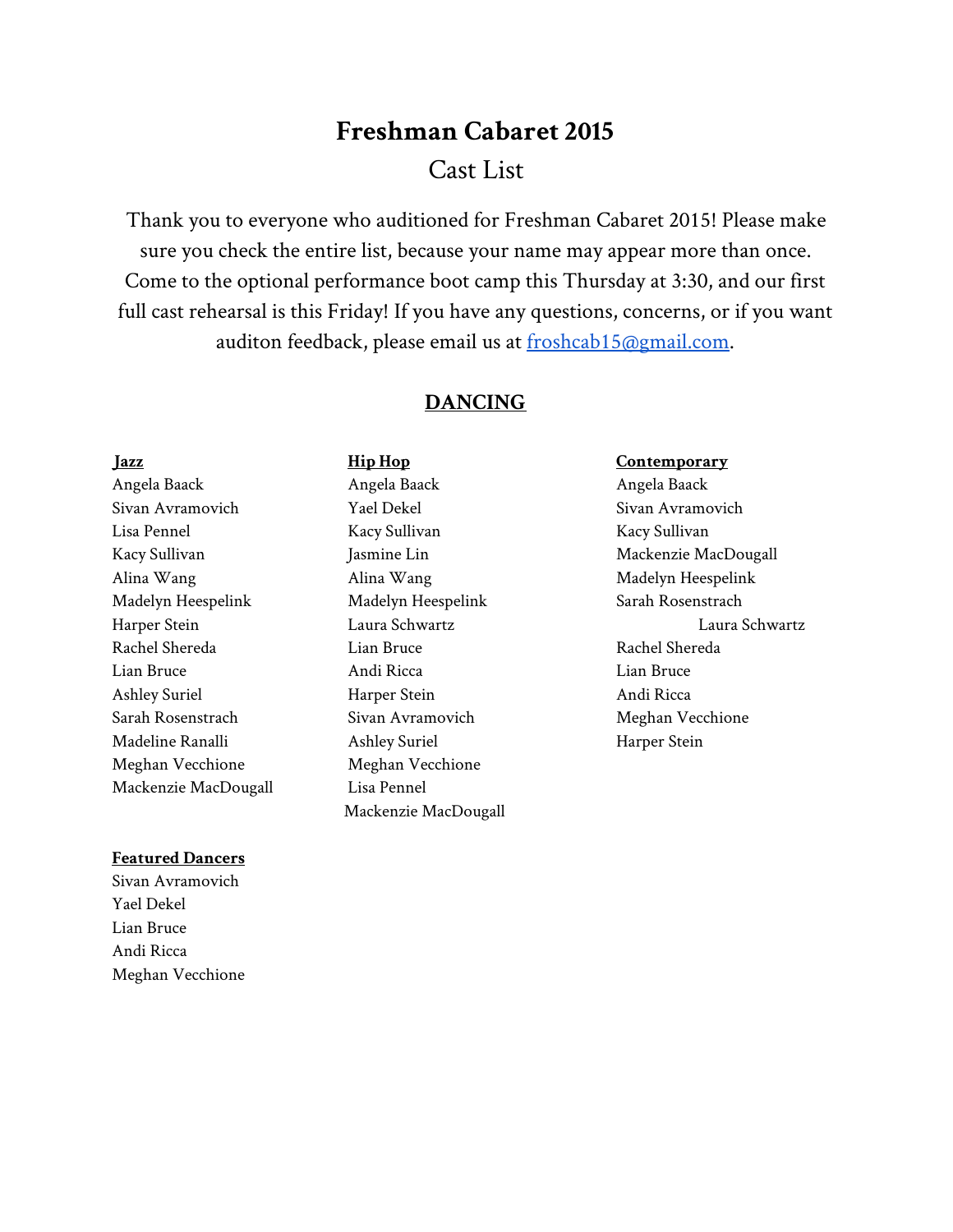# **SINGING**

**But I Don't Want To Talk About Her**

> Andy Bean Sophia Hajjar

# **Twisted Tongue**

Carolann Ledger Téa Baum Rene Miller

#### **Winter Song**

Jay Morellis Madelyn Heespelink Sivan Avramovich Gabby Glass

# **House of Gold**

Ben Gobler Nadya Obeid Nathan Persampieri Avery Rosensweig Andi Ricca

# **Gang of Rhythm**

Anna Jones Imani Bibuld Rose Caplan Avery Rosensweig Rachel Sidmore Laura Schwartz

# **Such Great Heights**

Becca Lev Lucas Pratt

# **Riptide**

Maddy Ranalli Maya Waldman Aliana Ralph

# **Young Volcanoes**

Carolann Ledger Maddie Alexander-Latta Maeve Slack-Watkins Maya Lozinsky Nia Hyppolite Amanda Freedman

#### **Anyway**

Becca Lev Laila Plaster Arianna Azadzoi Carolann Ledger Téa Baum Bella Vasquez-Solis Sophia Hajjar Rene Miller

# **You've Got A Friend**

Sarah Rosenstrach Ava Waters Laila Plaster Emma Meier-Evvert Lisa Pennell

# **First Day of My Life**

Emma Albert Ali Leav

# **Fast Car**

Daniel Thompson Andrew Ruttenberg Arianna Azadzoi Bella Vasquez-Solis

#### **New Soul**

Faith Ellis Rachel Shereda Kaylee Federmann Katya Obeid

# **On Our Way**

Kiley Smyth Stacey Caira Moriah Lichtenstein Rose Caplan Jordan Young Harper Stein

# **I Got You**

Laila Plaster Cameron McMaster Kiley Smyth Ava Waters Joseph Chan Bella Vasquez-Solis